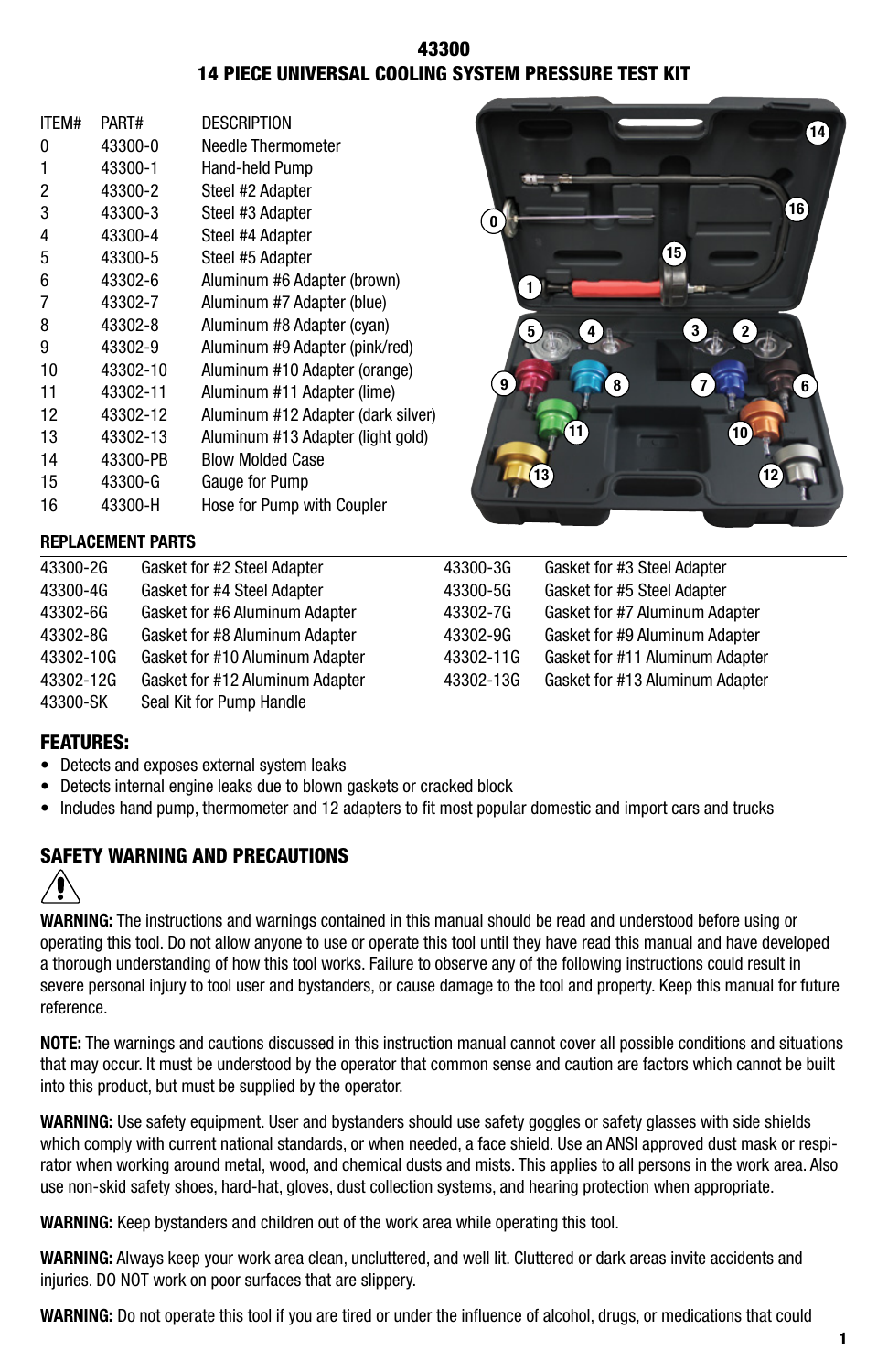affect your ability to use the tool properly.

**WARNING:** Dress properly. Do not wear loose clothing or jewelry as they can be caught in moving parts. Wear restrictive hair covering to contain long hair.

**WARNING:** Do not reach over or across running machines. Keep proper footing and balance at all times. Non-skid footwear is recommended when working.

# OPERATING INSTRUCTIONS:

Before performing the test on your cooling system, test the pump first by pumping a few mes to ensure the pump is working correctly. When testing, **DO NOT PUMP OVER 20 PSI.** During your inspection and during the test of your cooling system, when pumping the pump handle, always make sure that the force is applied straight into the pump rather than at an angle, or else it may cause the pump to leak (see figure 1.)



**COOLING SYSTEM PUMP (FIG. 2)**

**Pressure Relief Valve**

**CAUTION: MAX PRESSURE CAN NOT EXCEED 20 PSI (1.37BAR), OTHERWISE IT WILL DAMAGE THE RADIATOR**

**Pressure Gauge**

**System Testing Adapter**

**Fast Joint**

**Air Hole**

**Quick Release Joint**

# **TO TEST FOR LEAKS IN COOLING SYSTEM:**

- 1. Refer to the vehicle's service manual for any specific radiator pressure testing instructions.
- 2. Loosen the vehicle's radiator cap slowly to relieve any excess pressure before removing the cap completely. **NEVER OPEN THE SYSTEM WHILE HOT**, as this may cause personal injury.
- 3. Select the proper adapter and configuration of the stationary seat accessories. Securely attach the adapter to the filler neck of the radiator or expansion tank.
- 4. Attach the quick connector of the hand pump onto the adapter.
- 5. Rapidly pump the hand pump handle using straight force as shown in figure 1 while watching the pressure gauge. Pressurize the radiator up to the optimal pressure only - **DO NOT OVER PRESSURIZE THE RADIATOR.** Ideal readings should range between 15-20 PSI (1.03-1.37 BAR) .
- **• Needle holds steady** If gauge hand holds at the same pressure number for 2 minutes, there are no serious leaks in the system.
- **• Needle drops slowly** Indicates the presence of small leaks or seepage.
- **• Needle drops quickly** Indicates serious leakage is present.
- 6. Once the test is complete, release the air pressure by depressing the pressure release valve on the hand pump. Then disconnect the quick coupler and adapter assembly.
- 7. Maintenance After testing process in Radiator Test:
	- Keep the adaptor connected to the pump as you had set up while performing the actual test. Operate the pump several times to dissipate moisture and/or coolant that may have remained in the adaptor and pump.
	- Oil the hand pump in order to lubricate the piston and prevent corrosion and internal damage.
- 8. Store the radiator pressure tester kit in its carrying case and keep the kit in a clean, dry, safe location out of reach of children and other unauthorized persons.

| <b>MAKE</b>  | <b>MODEL</b>                   | <b>YEARS</b> | NO.            | <b>MAKE</b> | <b>MODEL</b>       | <b>YEARS</b> | NO. |
|--------------|--------------------------------|--------------|----------------|-------------|--------------------|--------------|-----|
| Acura        | Integra                        | 1991-1993    | 4              | Audi        | Q7                 | 2007-2012    | 9   |
| Acura        | Legend                         | 1989-1990    | 4              | Audi        | Quattro            | 1983-1984    | 11  |
| Acura        | <b>NSX</b>                     | 1995-2004    | 4              | Audi        | R8                 | 2008-2012    | 9   |
| Acura        | <b>SLX</b>                     | 1997         | 4              | Audi        | RS4                | 2007-2008    | 9   |
| Acura        | Vigor                          | 1992-1994    | 4              | Audi        | RS6                | 2003         | 9   |
| Alfa Romeo   | 33                             | 1984-1989    | 7              | Audi        | S4                 | 1992-1994    | 11  |
| Alfa Romeo   | 90                             | 1984-1987    | 7              | Audi        | S420               | 2000-2012    | 9   |
| Alfa Romeo   | 145                            | 1994-2001    | 7              | Audi        | S5                 | 2008-2012    | 9   |
| Alfa Romeo   | 147                            | 2001-2010    | $\overline{7}$ | Audi        | S6                 | 2002-2001    | 9   |
| Alfa Romeo   | 155                            | 1992-1997    | $\overline{7}$ | Audi        | S6                 | 1995-1997    | 11  |
| Alfa Romeo   | 156                            | 1997-2006    | 7              | Audi        | S8                 | 2007-2009    | 9   |
| Alfa Romeo   | 164                            | 1987-1998    | 7              | Audi        | S8                 | 2001-2003    | 11  |
| Alfa Romeo   | 145-930                        | 1994-2001    | 7              | Audi        | Π                  | 1998-2006    | 8   |
| Alfa Romeo   | 146-930                        | 1994-2001    | 7              | Audi        | π                  | 2000-2009    | 9   |
| Alfa Romeo   | 164-164                        | 1987-1998    | 7              | Audi        | <b>TT Quattro</b>  | 2000-2013    | 9   |
| Alfa Romeo   | 166-963                        | 1998         | 7              | Audi        | <b>TT Roadster</b> | 1999-2006    | 8   |
|              |                                |              | $\overline{7}$ | Audi        |                    |              | 9   |
| Alfa Romeo   | 33 Sportwagon-970B   1990-1994 |              | $\overline{7}$ |             | TT Roadster-8J9    | 2007         | 9   |
| Alfa Romeo   | 33-907A                        | 1990-1994    |                | Audi        | TT Roadster-8N9    | 1999-2006    |     |
| Alfa Romeo   | GT                             | 2003-2010    | 7              | Audi        | TT-8J3             | 2006         | 9   |
| Alfa Romeo   | GTV-916C                       | 1994         | 7              | Audi        | TT-8N3             | 1998-2006    | 9   |
| Alfa Romeo   | Spider-916S                    | 1994-2005    | $\overline{7}$ | Audi        | V8 Quattro         | 1990-1994    | 11  |
| Audi         | 80                             | 1988-1992    | 11             | <b>BMW</b>  | 345                |              | 9   |
| Audi         | 90                             | 1988-1995    | 11             | <b>BMW</b>  | 3 Compact-E36      | 1994-2000    | 10  |
| Audi         | 100                            | 1989-1994    | 11             | <b>BMW</b>  | 3 Compact-E46      | 2001-2005    | 10  |
| Audi         | 200                            | 1989-1991    | 11             | <b>BMW</b>  | 3 Convertible-E30  | 1985-1993    | 10  |
| Audi         | 4000                           | 1980-1987    | 11             | <b>BMW</b>  | 3 Convertible-E36  | 1993-1999    | 10  |
| Audi         | 5000                           | 1978-1988    | 11             | <b>BMW</b>  | 3 Convertible-E46  | 2000         | 10  |
| Audi         | 100 Quattro                    | 1989-1994    | 11             | <b>BMW</b>  | 3 Coupe-E36        | 1992-1999    | 10  |
| Audi         | 200 Quattro                    | 1989-1991    | 11             | <b>BMW</b>  | 3 Coupe-E46        | 1999         | 10  |
| Audi         | 4000 Quattro                   | 1984-1987    | 11             | <b>BMW</b>  | 3 Series           | 1990-1998    | 2   |
| Audi         | 5000 Quattro                   | 1986-1988    | 11             | <b>BMW</b>  | 3 Touring-E30      | 1987-1994    | 10  |
| Audi         | 80 Quattro                     | 1988-1992    | 11             | <b>BMW</b>  | 3 Touring-E46      | 1999-2005    | 10  |
| Audi         | 90 Quattro                     | 1988-1995    | 11             | <b>BMW</b>  | 3 Touring-E91      | 2005         | 10  |
| Audi         | A3                             | 2006-2012    | 9              | <b>BMW</b>  | 318i               | 1991-1998    | 10  |
| Audi         | A3 Quattro                     | 2006-2012    | 9              | <b>BMW</b>  | 318is              | 1991-1997    | 10  |
| Audi         | A3 Sportback-8PA               | 2004         | 9              | <b>BMW</b>  | 318ti              | 1995-1999    | 10  |
| Audi         | A3-8P1                         | 2003         | 9              | <b>BMW</b>  | 323Ci              | 2000-2000    | 10  |
| Audi         | A4                             | 2002-2009    | 8              | <b>BMW</b>  | 323i               | 1998-2000    | 10  |
| Audi         | A4                             | 1996-2014    | 9              | <b>BMW</b>  | 323is              | 1998-1999    | 10  |
| Audi         | A4                             | 1996-1996    | 11             | <b>BMW</b>  | 325Ci              | 2001-2006    | 10  |
| Audi         | A4 Avant-8ED                   | 2004-2008    | 9              | <b>BMW</b>  | 325i               | 1992-2005    | 10  |
| Audi         | A4 Quattro                     | 1996-2014    | 9              | <b>BMW</b>  | 325is              | 1992-1995    | 10  |
| Audi         | A4 Quattro                     | 1996-1996    | 11             | <b>BMW</b>  | 325xi              | 2001-2005    | 10  |
| Audi         | A4-8EC                         | 2004-2008    | 9              | <b>BMW</b>  | 328Ci              | 2000-2000    | 10  |
| Audi         | A5                             | 2010-2014    | 9              | <b>BMW</b>  | 328i               | 1996-2000    | 10  |
|              | A5 Quattro                     | 2008-2014    | 9              | <b>BMW</b>  | 330Ci              | 2000-2006    | 10  |
| Audi         |                                |              |                | <b>BMW</b>  |                    |              | 10  |
| Audi         | A6                             | 2005-2011    | 8<br>9         |             | 330i               | 2001-2005    |     |
| Audi         | A6                             | 1998-2014    |                | <b>BMW</b>  | 330xi              | 2001-2005    | 10  |
| Audi         | A <sub>6</sub>                 | 1995-1997    | 11             | <b>BMW</b>  | 3-E30              | 1982-1992    | 10  |
| Audi         | A6 Quattro                     | 1998-2014    | 9              | <b>BMW</b>  | 3-E36              | 1990-1998    | 10  |
| Audi         | A6 Quattro                     | 1995-1998    | 11             | <b>BMW</b>  | 3-E46              | 1998-2005    | 10  |
| <u>Au</u> di | A/ Quaπro                      | 2012-2014    | 9              | <b>BMW</b>  | 3-E90              | 2005         | 10  |
| Audi         | A8                             | 2002-2010    | 8              | <b>BMW</b>  | 5 Touring-E34      | 1991-1997    | 10  |
| Audi         | A8                             | 1998-1999    | 11             | <b>BMW</b>  | 5 Touring-E39      | 1997-2004    | 10  |
| Audi         | A8 Quattro                     | 2004-2010    | 9              | <b>BMW</b>  | 520i               | 2003-2011    | 6   |
| Audi         | A8 Quattro                     | 1997-2003    | 11             | <b>BMW</b>  | 523i               | 2005-2011    | 6   |
| Audi         | <b>Allroad Quattro</b>         | 2001-2005    | 9              | <b>BMW</b>  | 525i               | 2003-2011    | 6   |
| Audi         | B7                             | 2004-2008    | 9              | <b>BMW</b>  | 525i               | 1991-2003    | 10  |
| Audi         | Cabriolet                      | 1991-2000    | 8              | <b>BMW</b>  | 525i xDrive        | 2008-2011    | 6   |
| Audi         | Cabriolet                      | 1994-1998    | 11             | <b>BMW</b>  | 525xi              | 2005-2011    | 6   |
| Audi         | Coupe                          | 1981-1987    | 11             | <b>BMW</b>  | 528i               | 1997-2000    | 10  |
| Audi         | Coupe Quattro                  | 1990-1991    | 11             | <b>BMW</b>  | 530i               | 2003-2011    | 6   |
| Audi         | <b>Male Thread</b>             | 1975-1993    | 11             | <b>BMW</b>  | 530i               | 1994-2003    | 10  |
| Audi         | Q5                             | 2009-2014    | 9              | <b>BMW</b>  | 530i xDrive        | 2008-2011    | 6   |
|              |                                |              |                |             |                    |              |     |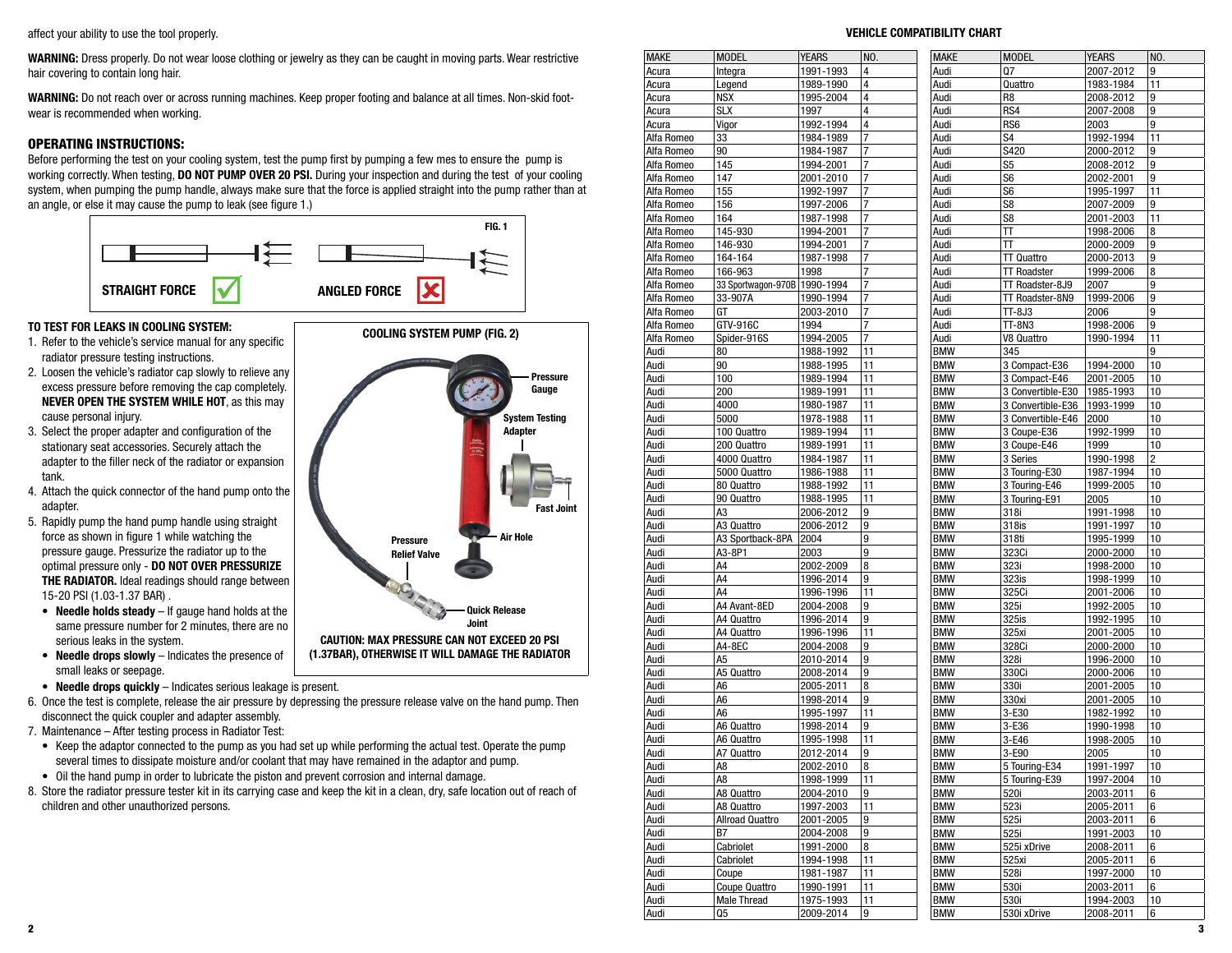| <b>MAKE</b> | <b>MODEL</b>                      | <b>YEARS</b> | NO.                     | <b>MAKE</b>   | <b>MODEL</b>             | <b>YEARS</b> | NO.                     |
|-------------|-----------------------------------|--------------|-------------------------|---------------|--------------------------|--------------|-------------------------|
| <b>BMW</b>  | 530xi                             | 2005-2011    | 6                       | <b>BMW</b>    | Z8                       | 2000-2003    | 10                      |
| <b>BMW</b>  | 535i                              | 1989-1993    | 10                      | <b>BMW</b>    | Z8-E53                   | 2000-2003    | 10                      |
| <b>BMW</b>  | 540i                              |              | 6                       | <b>Buick</b>  | Lesabre                  | 1990-        | 3                       |
|             |                                   | 2005-2010    |                         |               |                          |              |                         |
| <b>BMW</b>  | 540i                              | 1994-2003    | 10                      | <b>Buick</b>  | Park Avenue              | 1991-        | 3                       |
| <b>BMW</b>  | 545i                              | 2003-2010    | 6                       | Cadillac      | Catera                   | 1997-2001    | 6                       |
| <b>BMW</b>  | 550i                              | 2010-2015    | 10                      | Caterham      | <b>Super Seven</b>       | 1990-1999    | 12                      |
| <b>BMW</b>  | 550i                              | 2005-2010    | 6                       | Chevrolet     | Aveo                     | 2004-2011    | 6                       |
| <b>BMW</b>  | 550i GT                           | 2010-2015    | 10                      | Chevrolet     | Aveo 5                   | 2006-2011    | 6                       |
| <b>BMW</b>  | 550i GT xDrive                    | 2010-2015    | 10                      | Chevrolet     | Cavalier                 | 1999-2005    | 6                       |
| <b>BMW</b>  | 550i xDrive                       | 2013-2015    | 10                      | Chevrolet     | Classic                  | 2004-2005    | 6                       |
| <b>BMW</b>  | 5-E28                             | 1980-1990    | 10                      | Chevrolet     | Corvette                 | 1997-2004    | 6                       |
| <b>BMW</b>  | 5-E34                             | 1987-1995    | 10                      | Chevrolet     | Corvette                 | 1972-2004    | 12                      |
| <b>BMW</b>  | 5-E39                             | 1995-2003    | 10                      | Chevrolet     | Epica                    | 2004         | 6                       |
| <b>BMW</b>  | 5-E60                             | 2003         | 10                      | Chevrolet     | Evanda                   | 2005-2016    | 6                       |
| <b>BMW</b>  | 630i                              | 2004-2011    | 6                       | Chevrolet     | Kalos                    | 2005-2016    | 6                       |
| <b>BMW</b>  | 645Ci                             | 2004-2011    | 6                       | Chevrolet     | Lacetti                  | 2005-2016    | 6                       |
| <b>BMW</b>  | 650i                              | 2005-2011    | 6                       | Chevrolet     | Malibu                   | 1999-2003    | 6                       |
| <b>BMW</b>  | 650i                              | 2012-2015    | 10                      | Chevrolet     | Matiz                    | 2005-2016    | 6                       |
| <b>BMW</b>  | 650i Gran Coupe                   | 2013-2015    | 10                      | Chevrolet     | Nova                     | 1989-1998    | 4                       |
| <b>BMW</b>  |                                   |              | 10                      |               | <b>Optra</b>             |              | 6                       |
|             | 650i xDrive                       | 2012-2015    |                         | Chevrolet     |                          | 2004-2010    |                         |
| <b>BMW</b>  | 7 E66                             | 2001         | 10                      | Chevrolet     | Spectrum                 | 1989-1988    | 4                       |
| <b>BMW</b>  | 735i                              | 1987-1992    | 10                      | Chevrolet     | Sprint                   | 1986-1988    | 4                       |
| <b>BMW</b>  | 735iL                             | 1988-1992    | 10                      | Chevrolet     | SSR                      | 2003-2006    | 6                       |
| <b>BMW</b>  | 740i                              | 1993-2001    | 10                      | Chevrolet     | Venture                  | 1997-        | 3                       |
| <b>BMW</b>  | 740iL                             | 1993-2001    | 10                      | Chrysler      | 300C                     | 2005-2012    | 2                       |
| <b>BMW</b>  | 745i                              | 2002-2005    | 10                      | Chrysler      | 300C Touring             | 2005-2010    | 2                       |
| <b>BMW</b>  | 745Li                             | 2002-2005    | 10                      | Chrysler      | Crossfire                | 2003-2008    | $\overline{c}$          |
| <b>BMW</b>  | 750i                              | 2006-2015    | 10                      | Chrysler      | <b>Grand Voyager V</b>   | 2007-2017    | 2                       |
| <b>BMW</b>  | 750i xDrive                       | 2012-2015    | 10                      | Chrysler      | Laser                    | 1991-1998    | 4                       |
| <b>BMW</b>  | 760i                              | 2004-2006    | 10                      | Chrysler      | Neon II                  | 1999-2006    | $\overline{c}$          |
| <b>BMW</b>  | 760Li                             | 2003-2008    | 10                      | Chrysler      | PT Cruiser               | 2004-2008    | 2                       |
| <b>BMW</b>  | 7-E23                             | 1977-1986    | 10                      | Chrysler      | Sebring                  | 2007-2010    | 2                       |
| <b>BMW</b>  | 7-E32                             | 1986-1994    | 10                      | Chrysler      | Sebrina                  | 1995-        | 3                       |
| <b>BMW</b>  | 7-E38                             | 1994-2001    | 10                      | Chrysler      | Sebring                  | 1996-1998    | 4                       |
| <b>BMW</b>  | 7-E65                             | 2001         | 10                      | Chrysler      | Voyager III              | 1995-2001    | $\overline{c}$          |
| <b>BMW</b>  | 840Ci                             | 1993-1997    | 10                      | Citroen       | BX                       | 1986-1994    | 2                       |
| <b>BMW</b>  | 850CSi                            | 1994-1995    | 10                      | Citroen       | Jumper Box 230L          | 1994-2002    | 7                       |
| <b>BMW</b>  | 850i                              | 1991-1992    | 10                      | Citroen       | Jumper Bus 230P          | 1994-2002    | 7                       |
| <b>BMW</b>  | 8-E31                             | 1990-1999    | 10                      | Citroen       | Jumper Platform          | 1994-2002    | 7                       |
| <b>BMW</b>  | Alpina B6 xDrive                  | 2015-2015    | 10                      |               | 230                      |              |                         |
|             | Gran                              |              |                         | Crysler       | Crossfire                | 2004-        | 13                      |
| <b>BMW</b>  | Alpina B7                         | 2007-2015    | 10                      | Daewoo        | Lanos                    | 1997-2016    | 6                       |
| <b>BMW</b>  | Alpina B7 xDrive                  | 2012-2015    | 10                      | Daewoo        | Leganza                  | 1997-2002    | 6                       |
| <b>BMW</b>  | Alpina B7L                        | 2012-2015    | 10                      | <b>Daewoo</b> | Nubira                   | 1999-2002    | 6                       |
| <b>BMW</b>  | Alpina B7L xDrive                 | 2012-2015    | 10                      | Daewoo        | Rezzo                    | 2000-2016    | 6                       |
| <b>BMW</b>  | <b>Brilliance 3</b>               | 2003-2005    | 10                      | Daihatsu      | <b>Charade Centrol V</b> | 1994-1998    | 4                       |
|             | Series-E46                        |              |                         | Daihatsu      | <b>Charade IV</b>        | 1994-2016    | 4                       |
| <b>BMW</b>  | <b>Brilliance 3</b><br>Series-E90 | 2004         | 10                      | Daihatsu      | Cuore V                  | 1998-2003    | 4                       |
| <b>BMW</b>  | M3                                | 1994-2006    | 10                      | Daihatsu      | Feroza                   | 1998-1999    | 3                       |
| <b>BMW</b>  | M <sub>5</sub>                    | 1991-2015    | 10                      | Daihatsu      | Mira III                 | 1995-1995    | 4                       |
| <b>BMW</b>  | M6                                | 2008         | $\overline{\mathbf{4}}$ | Daihatsu      | Sirion                   | 2005-2017    | 4                       |
|             | M6                                |              |                         | Daihatsu      | Terios                   | 1997-2005    | $\overline{\mathbf{4}}$ |
| <b>BMW</b>  |                                   | 2012-2015    | 10                      | Daihatsu      | yrv                      | 2001-2017    | 4                       |
| <b>BMW</b>  | M6 Gran Coupe                     | 2014-2015    | 10                      | Dodge         | Avenger                  | 1995         | 4                       |
| <b>BMW</b>  | X3                                | 2004-2010    | 10                      | Dodge         | Caravan                  | 1989-        | 3                       |
| <b>BMW</b>  | X3-E38                            | 2004         | 10                      | Dodge         | Colt                     | 1984-1991    | 4                       |
| <b>BMW</b>  | X3-E53                            | 2000         | 10                      | Dodge         | Dakota                   | 1989         | 3                       |
| <b>BMW</b>  | Х5                                | 2000-2006    | 10                      | Dodge         | Journey                  | 2008-2017    | 2                       |
| <b>BMW</b>  | Z3                                | 1996-2002    | 10                      | Dodge         | Nitro                    | 2007-2012    | 2                       |
| <b>BMW</b>  | Z3 Coupe-E36                      | 1997-2003    | 10                      | Dodge         | Ram 50                   | 1989-1992    | 4                       |
| <b>BMW</b>  | Z3-E36                            | 1995-2003    | 10                      | Dodge         | Stealth                  | 1996-1996    | 4                       |
| <b>BMW</b>  | Ζ4                                | 2003-2008    | 10                      | Dodge         | Stratus                  | 1995-        | 3                       |
| <b>BMW</b>  | Z4 Coupe-E86                      | 2006         | 10                      | Eagle         | Summit                   | 1989         | 4                       |
| <b>BMW</b>  | Z4-E85                            | 2003         | 10                      | Engla         | Tolon                    | 1001 1008    |                         |

| MAKE          | <b>MODEL</b>             | YEAKS     | NU. |
|---------------|--------------------------|-----------|-----|
| BMW           | Z8                       | 2000-2003 | 10  |
| <b>BMW</b>    | Z8-E53                   | 2000-2003 | 10  |
| Buick         | Lesabre                  | 1990-     | 3   |
| Buick         | Park Avenue              | 1991-     | 3   |
| Cadillac      | Catera                   | 1997-2001 | 6   |
| Caterham      | <b>Super Seven</b>       | 1990-1999 | 12  |
|               |                          |           |     |
| Chevrolet     | Aveo                     | 2004-2011 | 6   |
| Chevrolet     | Aveo 5                   | 2006-2011 | 6   |
| Chevrolet     | Cavalier                 | 1999-2005 | 6   |
| Chevrolet     | Classic                  | 2004-2005 | 6   |
| Chevrolet     | Corvette                 | 1997-2004 | 6   |
| Chevrolet     | Corvette                 | 1972-2004 | 12  |
| Chevrolet     | Epica                    | 2004      | 6   |
| Chevrolet     | Evanda                   | 2005-2016 | 6   |
| Chevrolet     | Kalos                    | 2005-2016 | 6   |
|               |                          | 2005-2016 |     |
| Chevrolet     | Lacetti                  |           | 6   |
| Chevrolet     | Malibu                   | 1999-2003 | 6   |
| Chevrolet     | Matiz                    | 2005-2016 | 6   |
| Chevrolet     | Nova                     | 1989-1998 | 4   |
| Chevrolet     | <b>Optra</b>             | 2004-2010 | 6   |
| Chevrolet     | Spectrum                 | 1989-1988 | 4   |
| Chevrolet     | Sprint                   | 1986-1988 | 4   |
| Chevrolet     | SSR                      | 2003-2006 | 6   |
| Chevrolet     | Venture                  | 1997-     | 3   |
|               |                          |           |     |
| Chrysler      | 300C                     | 2005-2012 | 2   |
| Chrysler      | 300C Touring             | 2005-2010 | 2   |
| Chrysler      | Crossfire                | 2003-2008 | 2   |
| Chrysler      | <b>Grand Voyager V</b>   | 2007-2017 | 2   |
| Chrysler      | Laser                    | 1991-1998 | 4   |
| Chrysler      | Neon II                  | 1999-2006 | 2   |
| Chrysler      | PT Cruiser               | 2004-2008 | 2   |
| Chrysler      | Sebring                  | 2007-2010 | 2   |
|               | Sebring                  | 1995-     | 3   |
| Chrysler      |                          |           |     |
| Chrysler      | Sebring                  | 1996-1998 | 4   |
| Chrysler      | Voyager III              | 1995-2001 | 2   |
| Citroen       | BХ                       | 1986-1994 | 2   |
| Citroen       | Jumper Box 230L          | 1994-2002 | 7   |
| Citroen       | Jumper Bus 230P          | 1994-2002 | 7   |
| Citroen       | Jumper Platform<br>230   | 1994-2002 | 7   |
| Crysler       | Crossfire                | 2004-     | 13  |
| Daewoo        | Lanos                    | 1997-2016 | 6   |
| Daewoo        | Leganza                  | 1997-2002 | 6   |
| Daewoo        | Nubira                   | 1999-2002 | 6   |
| <b>Daewoo</b> | Rezzo                    | 2000-2016 | 6   |
| Daihatsu      |                          |           | 4   |
|               | <b>Charade Centrol V</b> | 1994-1998 |     |
| Daihatsu      | <b>Charade IV</b>        | 1994-2016 | 4   |
| Daihatsu      | Cuore V                  | 1998-2003 | 4   |
| Daihatsu      | Feroza                   | 1998-1999 | 3   |
| Daihatsu      | Mira III                 | 1995-1995 | 4   |
| Daihatsu      | Sirion                   | 2005-2017 | 4   |
| Daihatsu      | Terios                   | 1997-2005 | 4   |
| Daihatsu      | YRV                      | 2001-2017 | 4   |
| Dodge         |                          | 1995      | 4   |
|               | Avenger                  |           |     |
| Dodge         | Caravan                  | 1989-     | 3   |
| Dodge         | Colt                     | 1984-1991 | 4   |
| Dodge         | Dakota                   | 1989      | 3   |
| Dodge         | Journey                  | 2008-2017 | 2   |
| Dodge         | Nitro                    | 2007-2012 | 2   |
| Dodge         | Ram 50                   | 1989-1992 | 4   |
| Dodge         | Stealth                  | 1996-1996 | 4   |
| Dodge         | <b>Stratus</b>           | 1995-     | 3   |
|               | Summit                   | 1989      |     |
| Eagle         |                          |           | 4   |
| Eagle         | Talon                    | 1991-1998 | 4   |

| <b>MAKE</b> | <b>MODEL</b>                    | <b>YEARS</b> | NO.            | <b>MAKE</b> | <b>MODEL</b>           | <b>YEARS</b> | NO.                     |
|-------------|---------------------------------|--------------|----------------|-------------|------------------------|--------------|-------------------------|
| Fiat        | Brava                           | 1995-2002    | 7              | Ford        | Laser                  | 1994-1999    | 3                       |
| Fiat        | <b>Bravo</b>                    | 1995-2001    | 7              | Ford        | Laser                  | 2001-2002    | $\overline{\mathbf{4}}$ |
| Fiat        | Cinquecento                     | 1991-1999    | 7              | Ford        | <b>LTD</b>             | 1991-1995    | $\overline{c}$          |
| Fiat        | Coupe FA/175                    | 1993-2000    | 7              | Ford        | Mondeo                 | 1996-2007    | 12                      |
| Fiat        | Croma                           | 1985-1996    | 7              | Ford        | Mondeo Estate          | 1996-2007    | 12                      |
| Fiat        | Croma-154                       | 1985-1996    | 7              |             | Wagon                  |              |                         |
| Fiat        | Ducato                          | 1994-2002    | 7              | Ford        | Mondeo I               | 1993-1996    | 12                      |
|             |                                 | 1994-2002    | 7              | Ford        | Mondeo Wagon I         | 1993-1996    | 12                      |
| Fiat        | Ducato Box 230L                 |              |                | Ford        | Mondeo Wagon II        | 1996-2000    | 12                      |
| Fiat        | Ducato Box 244                  | 2002         | 7              | Ford        | Mustang                | 1997-2004    | 4                       |
| Fiat        | Ducato Bus 230                  | 1994-2002    | $\overline{7}$ | Ford        | Orion II               | 1986-1990    | 12                      |
| Fiat        | Ducato Bus 244Z                 | 2002         | 7              | Ford        | Orion III              |              | 12                      |
| Fiat        | Ducato Platform 230   1994-2002 |              | 7              |             |                        | 1990-1993    |                         |
| Fiat        | Duna                            | 1987-1991    | 7              | Ford        | P100 Sierra            | 1989-1994    | 12                      |
| Fiat        | Duna Weekend                    | 1987-1991    | 7              | Ford        | Probe                  | 1994-1998    | 3                       |
| Fiat        | Marea                           | 1996-2007    | 7              | Ford        | Probe                  | 1989-1997    | $\overline{\mathbf{4}}$ |
| Fiat        | Marea Weekend                   | 1996-2007    | 7              | Ford        | Puma I                 | 1997-2002    | 12                      |
| Fiat        | Panda                           | 1980-2004    | 7              | Ford        | Ranger                 | 1995-2011    | 4                       |
| Fiat        | Seicento                        | 1998-2010    | 7              | Ford        | Scorpio I              | 1984-1994    | 12                      |
| Fiat        | Tempra                          | 1990-1998    | 7              | Ford        | Scorpio II             | 1994-1998    | 12                      |
| Fiat        | Tempra S.W.                     | 1990-1996    | 7              | Ford        | Sierra Cosworth II     | 1987-1993    | 12                      |
| Fiat        | Ulysse                          | 1994-2002    | 7              | Ford        | Sierra I               | 1984-1987    | 12                      |
| Fiat        | <b>UNO</b>                      | 1983-2006    | 7              | Ford        | Sierra II              | 1987-1993    | 12                      |
| Ford        | Aspire                          | 1994-1997    | 4              | Ford        | Sierra Saphire II      | 1987-1993    | 12                      |
| Ford        | Contour                         | 1995-2002    | 6              | Ford        | Streetka I             | 2003-2005    | 12                      |
| Ford        | Cougar                          | 1998-2001    | 12             | Ford        | Telstar                | 1992-1994    | 3                       |
| Ford        | Courier                         | 2002-2004    | 3              | Ford        | Tempo                  | 1992-1994    | $\overline{\mathbf{4}}$ |
| Ford        | Courier                         | 1996-1999    | 4              | Ford        | Thunderbird            | 1992-1995    | 4                       |
| Ford        | Courier III                     | 1990-1995    | 12             | Ford        | <b>Tourneo Connect</b> | 2002-2013    | 6                       |
| Ford        | <b>Courier IV</b>               | 1995-2001    | 12             | Ford        | Transit                | 2000-2006    | $\overline{2}$          |
| Ford        | EconoVan                        | 1985-1997    | 3              | Ford        | Transit                | 2000-2006    | 12                      |
| Ford        | Escort                          | 1991-2002    | 4              | Ford        | Transit 100            | 1994-1999    | 12                      |
| Ford        |                                 | 1986-1990    | 12             | Ford        | Transit 120            | 1994-1999    | 12                      |
|             | Escort 55 IV                    |              | 12             | Ford        | Transit 150            | 1994-1999    | 12                      |
| Ford        | Escort 55 VI                    | 1994-2000    |                | Ford        | Transit 190            | 1994-1999    | 12                      |
| Ford        | Escort 75 VI                    |              | 12<br>12       | Ford        | Transit 260            | 2000-2006    | 12                      |
| Ford        | <b>Escort IV</b>                | 1986-1990    |                | Ford        | Transit 280            | 2000-2006    | 12                      |
| Ford        | Escort V                        | 1990-1996    | 12             | Ford        | Transit 300            | 2000-2006    | 12                      |
| Ford        | <b>Escort VI</b>                | 1995-2000    | 12             | Ford        | Transit 330            | 2000-2006    | 12                      |
| Ford        | Escort'95 Express               | 1995-2016    | 6              | Ford        | Transit 350            | 2000-2006    | 12                      |
| Ford        | Expedition                      | 2009-2011    | 4              |             | Transit 425            | 2003-2006    | 12                      |
| Ford        | Explorer                        | 1995-2001    | 4              | Ford        |                        |              |                         |
| Ford        | <b>Explorer Sport Trac</b>      | 2001-2005    | 4              | Ford        | Transit 430            | 2001-2006    | 12<br>12                |
| Ford        | F150                            | 2009-2011    | 4              | Ford        | <b>Transit Connect</b> | 2002-        |                         |
| Ford        | Falcon                          | 1986-1993    | 2              | Ford        | <b>Transit Tourneo</b> | 2000-2006    | 12                      |
| Ford        | Festiva                         | 1989-1993    | 4              | Ford        | Windstar               | 1996-1999    | 4                       |
| Ford        | Fiesta                          | 1995-        | 6              | Geo         | Metro                  | 1989-1993    | $\overline{\mathbf{4}}$ |
| Ford        | <b>Fiesta Classic</b>           | 1987-1989    | 12             | Geo         | Prizm                  | 1989-1991    | 4                       |
| Ford        | Fiesta II                       | 1989         | 12             | Geo         | Spectrum               | 1989         | $\overline{4}$          |
| Ford        | Fiesta III                      | 1989-1996    | 12             | Geo         | Storm                  | 1990-1993    | 4                       |
| Ford        | Fiesta IV                       | 1995-1999    | 12             | Geo         | Tracker                | 1989         | $\overline{4}$          |
| Ford        | Fiesta V                        | 2001-2008    | 6              | GM          | Achieva                |              | 6                       |
| Ford        | Fiesta V                        | 1999-2002    | 12             | GM          | Grand Am               | 1992-2002    | 6                       |
| rora        | Fiesta Van 11                   | 1987-1989    | 12             | GM          | Skylark                |              | 6                       |
| Ford        | Fiesta Van 111                  | 1989-1996    | 12             | GM (Buick)  | Nova                   |              | 4                       |
| Ford        | Fiesta Van IV                   | 1995-2002    | 12             | GM (Buick)  | Spectrum               |              | $\overline{\mathbf{4}}$ |
| Ford        | Fiesta Van V                    | 1999-2002    | 12             | GM (Buick)  | Sprint                 |              | 4                       |
| Ford        | Fiesta Van VI                   | 2002-2008    | 12             | GM (Buick)  |                        |              | $\overline{c}$          |
| Ford        | Focus                           | 1998-        | 6              | Holden      | Apollo                 | 1991-1993    | 3                       |
| Ford        | Focus 1                         | 1998-2005    | 12             | Holden      | Apollo                 | 1995-1997    | 4                       |
| Ford        | Focus Wagon 1                   | 1998-2005    | 12             | Holden      | Colorado               | 2008-2012    | 3                       |
| Ford        | Fusion                          | 2006-        | 6              | Holden      | Commodore              | 1999-2000    | $\overline{\mathbf{c}}$ |
| Ford        | Fusion                          | 2002-2005    | 12             | Holden      | Nova                   | 1991-1994    | 3                       |
| Ford        | Galaxy                          | 1995-2006    | 8              | Holden      | Statesman              | 1995-1999    | 2                       |
| Ford        | Granada Scorpio                 | 1985-1994    | 12             | Holden      | Suburban               | 1998-2000    | $\overline{\mathbf{c}}$ |
| Ford        | Ka 1                            | 1996-2005    | 12             | Honda       | Accord                 | 1990-1993    | 4                       |
|             |                                 |              |                |             |                        |              |                         |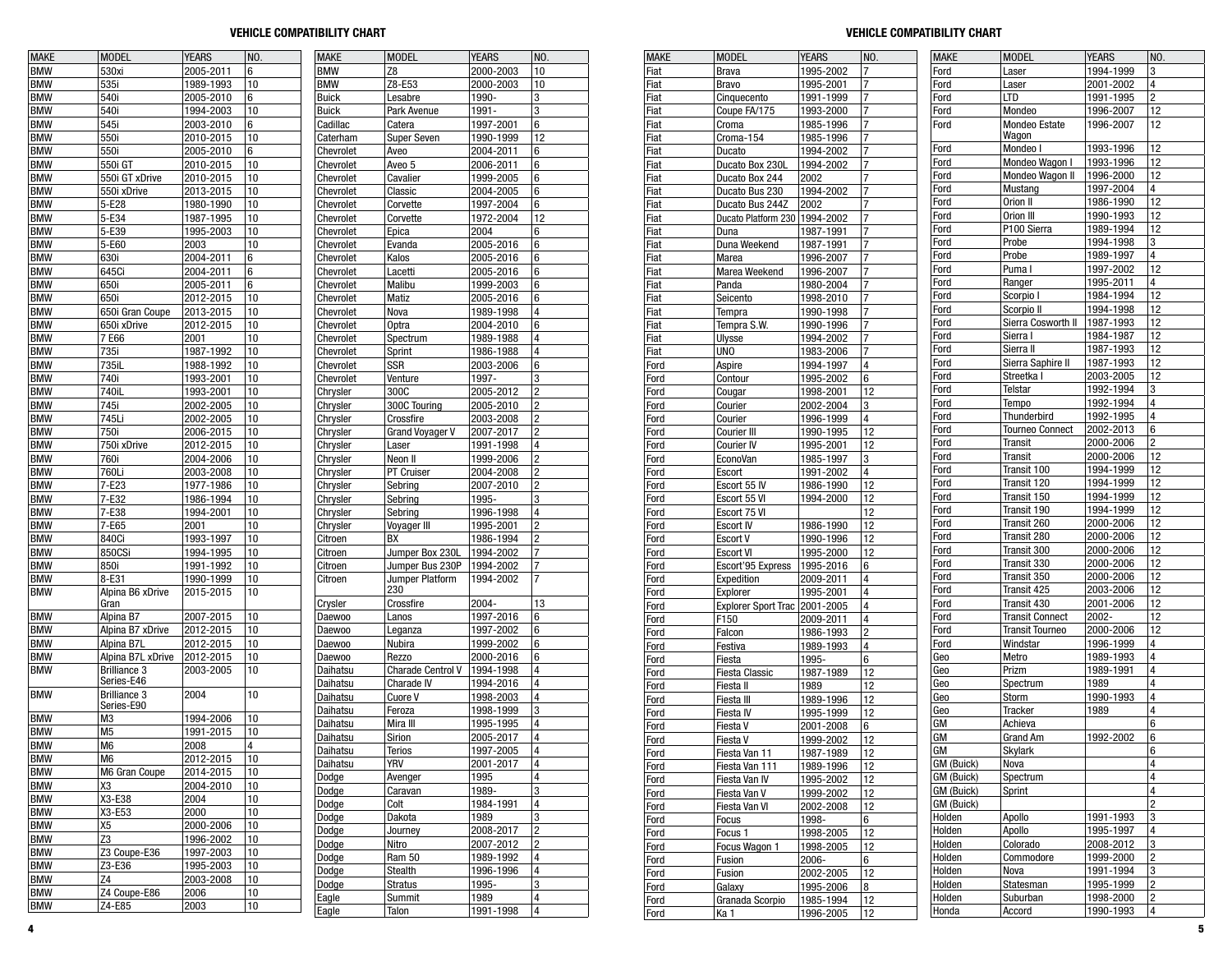| <b>MAKE</b> | <b>MODEL</b>            | <b>YEARS</b> | NO.                     | <b>MAKE</b>       | <b>MODEL</b>              | <b>YEARS</b> | NO.                     |
|-------------|-------------------------|--------------|-------------------------|-------------------|---------------------------|--------------|-------------------------|
| Honda       | <b>Accord Euro VIII</b> | 2008-2015    | 4                       | Jaguar            | X-Type                    | 2002-2007    | 6                       |
| Honda       | <b>Accord VIII</b>      | 2008-2017    | 4                       | Jeep              | Cherokee                  | 2001-2017    | 2                       |
| Honda       | City                    | 2009-2017    | 4                       | Jeep              | Commander                 | 2006-2010    | 2                       |
| Honda       | Civic                   | 1988-1991    | 4                       | Jeep              | Compass                   | 2006-2017    | $\overline{c}$          |
| Honda       | Civic VIII              | 2006-2017    | 4                       | Jeep              | <b>Grand Cherokee II</b>  | 2001-2005    | $\overline{\mathbf{c}}$ |
| Honda       | <b>CRX</b>              | 1989-1990    | 4                       | Jeep              | <b>Grand Cherokee III</b> | 2005-2010    | 2                       |
| Honda       | HR-V                    | 1999-2017    | 4                       | Jeep              | Patriot                   | 2008-2017    | 2                       |
| Honda       | Integra                 | 2002-2017    | 4                       | Jeep              | Wrangler II               | 1996-2007    | 2                       |
| Honda       | Jazz III                | 2008-2017    | 4                       | Jeep              | Wrangler III              | 2007-2017    | 2                       |
| Honda       | Legend                  | 2008-2014    | 4                       | Jeep              |                           |              | 2                       |
| Honda       | Legend II               | 1991-1996    | 4                       | Jeep              |                           |              | 3                       |
| Honda       | Legend III              | 1996-2017    | 4                       | Jeep              |                           |              | 6                       |
| Honda       | Legend IV               | 2006-2017    | 4                       | Jeep              |                           |              | 7                       |
| Honda       | Motorcycles             | 1991-2004    | 4                       | Kia               | Amanti                    | 2006-2009    | 4                       |
| Honda       | Odyssey                 | 2008-2015    | 4                       | Kia               | Borrego                   | 2009         | 4                       |
| Honda       | Passport                |              | 4                       | Kia               |                           | 2000-2001    | 3                       |
|             |                         | 1994-2002    |                         |                   | Carnival I                |              | 4                       |
| Honda       | Prelude                 | 1990-1998    | 4                       | Kia               | Forte                     | 2011         |                         |
| Honda       | Prelude V               | 1997-2001    | 4                       | Kia               | <b>Optima</b>             | 2002-2010    | 4                       |
| Honda       | S2000                   | 1999-2017    | 4                       | Kia               | RIO                       | 2000-2005    | 3                       |
| Hyundai     | Accent                  | 1995-2010    | 4                       | Kia               | Rio                       | 2002-2011    | 4                       |
| Hyundai     | <b>Accent II</b>        | 2002-2005    | 3                       | Kia               | Rio 5                     | 2007-2011    | 4                       |
| Hyundai     | Azera                   | 2006-2010    | 4                       | Kia               | RIOII                     | 2005-2017    | 3                       |
| Hyundai     | Coupe                   | 1996-2002    | 3                       | Kia               | Rondo                     | 2009-2010    | 4                       |
| Hyundai     | Elantra                 | 2000-2006    | 3                       | Kia               | Sedona                    | 2003-2011    | 4                       |
| Hyundai     | Elantra                 | 1992-2011    | 4                       | Kia               | Sephia                    | 1994-2001    | 4                       |
| Hyundai     | Entourage               | 2007-2008    | 4                       | Kia               | Sorento I                 | 2007-2017    | 3                       |
| Hyundai     | Excel                   | 1994-2000    | 3                       | Kia               | Sorrento                  | 2003-2011    | 4                       |
| Hyundai     | Excel                   | 1986-1994    | 4                       | Kia               | Soul                      | 2010-2011    | 4                       |
| Hyundai     | Genesis                 | 2009-2010    | 4                       | Kia               | Spectra                   | 2002-2009    | 4                       |
| Hyundai     | Genesis Coupe           | 2010         | 4                       | Kia               | Spectra 5                 | 2005-2009    | 4                       |
| Hyundai     | Getz                    | 2005-2016    | 3                       | Kia               | Sportage                  | 2006-2017    | 3                       |
| Hyundai     | Santa Fe                | 2002-2010    | 4                       | Kia               | Sportage                  | 1995-2011    | 4                       |
| Hyundai     | Santa Fe I              | 2001-2006    | 4                       | Lancia            | Dedra                     | 1989-1999    | 7                       |
| Hyundai     | Scoupe                  | 1994         | 4                       | Lancia            | Dedra SW                  | 1994-1999    | 7                       |
| Hyundai     | Sonata                  | 1989-2011    | 4                       | Lancia            | Delta II-836              | 1993-1999    | 7                       |
| Hyundai     | Sonata III              | 1993-1998    | 3                       | Lancia            | Kappa Coupe-838           | 1996-2001    | 7                       |
| Hyundai     | Tiburon                 | 1998-2008    | 4                       | Lancia            | Kappa SW-838B             | 1996-2001    | 7                       |
| Hyundai     | <b>Tucson</b>           | 2004-2010    | 3                       | Lancia            | Kappa-938A                | 1994-2001    | 7                       |
| Hyundai     | Tuscon                  | 2005-2010    | 4                       | Lancia            | Lybra                     | 1999-2005    | 7                       |
| Hyundai     | Veracruz                | 2007-2010    | 4                       | Lancia            | Thema SW-834              | 1987-1994    | 7                       |
| Hyundai     | XG 350                  | 2004         | 4                       | Lancia            | Thema-834                 | 1984-1994    | 7                       |
|             |                         |              | 4                       |                   | Y                         |              | 7                       |
| Infiniti    | FX35                    | 2003-2007    | 4                       | Lancia            |                           | 1995-2003    |                         |
| Infiniti    | G20                     | 1991-2002    |                         | Lancia            | Y10                       | 1985-1995    | 7                       |
| Infiniti    | G35                     | 2007-2007    | 4                       | Lancia            | Ypsilon                   | 2006-2011    | 6                       |
| Infiniti    | 130                     | 1997-2000    | 4                       | Lancia            | Zeta                      | 1995-2002    | 7                       |
| Infiniti    | 135                     | 2002-2004    | 4                       | <b>Land Rover</b> | Defender                  | 2007-2016    | 2                       |
| Infiniti    | J30                     | 1996         | 4                       | <b>Land Rover</b> | Defender                  | 1998-2016    | 7                       |
| Infiniti    | M30                     | 1990-1992    | 4                       | <b>Land Rover</b> | Discovery                 | 1989-2004    | 6                       |
| Infiniti    | M35                     | 2006-2009    | 4                       | <b>Land Rover</b> | Freelander                | 1998-2006    | 7                       |
| Infiniti    | M45                     | 2003-2010    | 4                       | <b>Land Rover</b> | Freelander-LN             | 1998         | 10                      |
| Infiniti    | Q45                     | 1990-2006    | 4                       | <b>Land Rover</b> | Range Rover               | 1988-1994    | 6                       |
| Infiniti    | QX4                     | 1998-2003    | 4                       | <b>Land Rover</b> | Range Rover               | 2003-2005    | 10                      |
| Isuzu       | Amigo                   | 1989-2000    | 4                       | <b>Land Rover</b> | Range Rover I             | 1988-1994    | 2                       |
| Isuzu       | Axiom                   | 2002-2004    | 4                       | <b>Land Rover</b> | Range Rover III-LM 2002   |              | 10                      |
| Isuzu       | D-MAX                   | 2007-2016    | 3                       | <b>Land Rover</b> |                           |              | 12                      |
| Isuzu       | I-Mark                  | 1985-1989    | 4                       | Lexus             | <b>ES300</b>              | 1996-2003    | 4                       |
| Isuzu       | Impulse                 | 1985-1992    | $\overline{\mathbf{4}}$ | Lexus             | ES330                     | 2005         | 4                       |
| Jaguar      | All                     | 1990-1994    | 6                       | Lexus             | GS                        | 2005-2011    | 4                       |
| Jaquar      | χJ                      | 1994-1997    | 2                       | Lexus             | IS C                      | 2009-2017    | 4                       |
| Jaguar      | XJ8                     | 1998-2001    | 6                       | Lexus             | IS I                      | 2001-2005    | 4                       |
|             | <b>XJR</b>              | 1998-2001    | 6                       |                   | LS                        |              |                         |
| Jaguar      | <b>XJS</b>              |              | 2                       | Lexus             | LS400                     | 1998-2000    | 3<br>4                  |
| Jaguar      |                         | 1993-1996    |                         | Lexus             |                           | 1992         |                         |
| Jaguar      | XK8                     | 1997-2006    | 6                       | Lexus             | LX 450                    | 1996-1999    | 4                       |
| Jaguar      | <b>XKR</b>              | 2000-2006    | 6                       | Lexus             | LX 470                    | 1998-2005    | 4                       |

| <b>MAKE</b>              | <b>MODEL</b>          | <b>YEARS</b>      | NO. | <b>MAKE</b>                 | <b>MODEL</b>                                | <b>YEARS</b> | NO. |
|--------------------------|-----------------------|-------------------|-----|-----------------------------|---------------------------------------------|--------------|-----|
| Lexus                    | RX                    | 2008-2015         | 4   | Mercedes Benz   CLK 320     |                                             | 1998-2005    | 13  |
| Lexus                    | <b>SC400</b>          | 1992              | 4   | Mercedes Benz CLK 430       |                                             | 1999-2003    | 13  |
| Lincoln                  | Navigator             | 2009-2011         | 4   | Mercedes Benz CLK Cabriolet |                                             | 2006-2010    | 6   |
| Maserati                 | Gran sport Coupe      | 2004-2007         | 6   | Mercedes Benz   CLK500      |                                             | 2003-2005    | 13  |
| Mazda                    | 2                     | 2003-2017         | 4   | Mercedes Benz   CLK55 AMG   |                                             | 2001-2005    | 13  |
| Mazda                    | 2                     | 2002-2007         | 12  | Mercedes Benz   CLS 500     |                                             | 2006-2006    | 13  |
| Mazda                    | 6                     | 2007-2017         | 3   | Mercedes Benz CLS 55 AMG    |                                             | 2006-2006    | 13  |
| Mazda                    | 121                   | 1996-2002         | 12  | Mercedes Benz   CLS 550     |                                             | 2007-2011    | 13  |
| Mazda                    | 323                   | 1986-1996         | 4   | Mercedes Benz   CLS 63 AMG  |                                             | 2007-2010    | 13  |
| Mazda                    | 626                   | 1985-1999         | 4   | Mercedes Benz   E 320       |                                             | 2004-2009    | 13  |
| Mazda                    | 929                   | 1990-1993         | 4   | Mercedes Benz   E 320 Sedan |                                             | 2003-2003    | 13  |
| Mazda                    | 121 III               | 1996-2003         | 6   | Mercedes Benz   E 350       |                                             | 2006-2009    | 13  |
| Mazda                    | 323 Astina VI         | 2001-2004         | 4   | Mercedes Benz   E 500       |                                             | 2003-2006    | 13  |
| Mazda                    | 323 Protege VI        | 1998-2004         | 4   | Mercedes Benz   E 55 AMG    |                                             | 2003-2006    | 13  |
| Mazda                    | B2000                 | 1986-1987         | 4   | Mercedes Benz E 550         |                                             | 2007-2009    | 13  |
|                          | B2200                 | 1988-1993         | 4   | Mercedes Benz   E 63 AMG    |                                             | 2007-2009    | 13  |
| Mazda                    |                       |                   |     |                             |                                             |              |     |
| Mazda                    | B2300                 | 2005              | 4   | Mercedes Benz   E300        |                                             | 1996-1997    | 13  |
| Mazda                    | <b>B2500</b>          | 1998-2000         | 4   | Mercedes Benz   E320        |                                             | 1996-2005    | 13  |
| Mazda                    | B2600                 | 1987-1993         | 4   | Mercedes Benz   E350        |                                             | 2006-2006    | 13  |
| Mazda                    | <b>B3000</b>          | 1996-2007         | 4   | Mercedes Benz   E420        |                                             | 1997         | 13  |
| Mazda                    | B4000                 | 1995-2006         | 4   | Mercedes Benz   E430        |                                             | 1998-2002    | 13  |
| Mazda                    | <b>B-Series Bravo</b> | 1999-2006         | 3   | Mercedes Benz   E500        |                                             | 2003-2006    | 13  |
| Mazda                    | $CX-7$                | 2009-2017         | 3   | Mercedes Benz   E55 AMG     |                                             | 1999-2002    | 13  |
| Mazda                    | $CX-9$                | 2007-2010         | 4   | Mercedes Benz   E550        |                                             | 2009         | 13  |
| Mazda                    | Miata                 | 1991-2005         | 4   | Mercedes Benz   E-Class     |                                             | 1997-2008    | 2   |
| Mazda                    | Millenia              | 1995-2002         | 4   | Mercedes Benz   E-Classe    |                                             | 2005-2008    | 6   |
| Mazda                    | <b>MPV</b>            | 2006-2011         | 3   |                             | Mercedes Benz   E-Classe T-Model            | 2006-2009    | 6   |
| Mazda                    | <b>MPV</b>            | 1991-2006         | 4   | Mercedes Benz   G500        |                                             | 2002-2005    | 13  |
| Mazda                    | $MX-5$                | 2005-2011         | 3   | Mercedes Benz   G55 AMG     |                                             | 2003-2005    | 13  |
| Mazda                    | $MX-51$               | 1990-1994         | 3   | Mercedes Benz GL450         |                                             | 2007-2008    | 13  |
| Mazda                    | MX-5 Miata            | 2006-2012         | 4   | Mercedes Benz   MB100       |                                             | 1999-2003    | 2   |
| Mazda                    | $MX-6$                | 1991-1997         | 4   | Mercedes Benz   ML500       |                                             | 2007-2007    | 13  |
| Mazda                    | Protégé               | 1993-2003         | 4   | Mercedes Benz   ML550       |                                             | 2008-2009    | 13  |
| Mazda                    | Protégé 5             | 2002-2003         | 4   | Mercedes Benz   ML-Class    |                                             | 1997-2011    | 6   |
| Mazda                    | <b>RX-7</b>           | 1986-1995         | 4   | Mercedes Benz   NL350       |                                             | 2006-2008    | 13  |
| Mazda                    | $RX-8$                | 2005-2009         | 4   | Mercedes Benz   S320        |                                             | 1994-1999    | 13  |
| Mercedes Benz            | 350                   | 2006-2012         | 6   | Mercedes Benz   S350        |                                             | 1994-2006    | 13  |
| Mercedes Benz 500        |                       | 2006-2012         | 6   | Mercedes Benz   S420        |                                             | 1994-1999    | 13  |
| Mercedes Benz 600        |                       | 2006-2012         | 6   | Mercedes Benz   S500        |                                             | 1994-2006    | 13  |
| Mercedes Benz 300SE      |                       | 1992-1993         | 13  | Mercedes Benz S55 AMG       |                                             | 2001-2006    | 13  |
| Mercedes Benz 400SE      |                       | 1992              | 13  | Mercedes Benz   S600        |                                             | 1994-2006    | 13  |
| Mercedes Benz   400SEL   |                       | 1993              | 13  | Mercedes Benz   S65 AMG     |                                             | 2006         | 13  |
| Mercedes Benz   500SEC   |                       | 1993              | 13  | Mercedes Benz   S-Class     |                                             | 1989-1991    | 2   |
| Mercedes Benz   500SEL   |                       | 1992-1993         | 13  | Mercedes Benz   SL320       |                                             | 1994-1997    | 13  |
| Mercedes Benz   500SL    |                       | 1990-1993         | 13  | Mercedes Benz   SL500       |                                             | 1994-1998    | 13  |
| Mercedes Benz   55 AMG   |                       | 2006-2012         | 6   | Mercedes Benz SL600         |                                             | 1994-2002    | 13  |
| Mercedes Benz 600SEC     |                       | 1993              | 13  | Mercedes Benz   SLK280      |                                             | 2006-2008    | 13  |
| Mercedes Benz 600SEL     |                       | 1992-1993         | 13  | Mercedes Benz SLK32 AMG     |                                             | 2002-2004    | 13  |
|                          |                       | 1993              | 13  |                             |                                             |              | 13  |
| Mercedes Benz   600SL    |                       |                   |     | Mercedes Benz   SLK320      |                                             | 2001-2004    |     |
| Mercedes Benz   A-Class  |                       | 1997-2004<br>2002 | 2   | Mercedes Benz   SLK350      |                                             | 2006         | 13  |
| Mercedes Benz   C230     |                       |                   | 13  | Mercedes Benz   SLK55 AMG   |                                             | 2008         | 13  |
| Mercedes Benz   C240     |                       | 2001-2005         | 13  |                             | Mercedes Benz Sprinter3-TKasten   2006-2009 |              | b   |
| Mercedes Benz   C280     |                       | 1994-2007         | 13  | Mercedes Benz W123          |                                             |              | 3   |
| Mercedes Benz   C300     |                       | 2008-2009         | 13  | Mercedes Benz W124          |                                             |              | 3   |
| Mercedes Benz   C32 AMG  |                       | 2002-2004         | 13  | Mercedes Benz   W126        |                                             |              | 3   |
| Mercedes Benz   C320     |                       | 2001-2005         | 13  | Mercedes Benz   W201        |                                             |              | 3   |
| Mercedes Benz C350       |                       | 2008              | 13  | <b>Mercedes Benz</b>        |                                             |              | 2   |
| Mercedes Benz C36 AMG    |                       | 1995-1997         | 13  | Mercedes Benz               |                                             |              | 4   |
| Mercedes Benz   C43 AMG  |                       | 1998-2000         | 13  | Mercury                     | Capri                                       | 1991-1994    | 4   |
| Mercedes Benz C-Classe   |                       | 2007-2014         | 6   | Mercury                     | Cougar                                      | 1989-1992    | 4   |
| Mercedes Benz CL500      |                       | 1998-2006         | 13  | Mercury                     | Mistique                                    | 1995-2000    | 6   |
| Mercedes Benz CL55 AMG   |                       | 2001-2002         | 13  | Mercury                     | Mountaineer                                 | 1997-2000    | 4   |
| Mercedes Benz   CL600    |                       | 1998-2006         | 13  | Mercury                     | Topaz                                       | 1992-1994    | 4   |
| Mercedes Benz   CL65 AMG |                       | 2005-2006         | 13  | Mercury                     | Tracer                                      | 1988-1999    | 4   |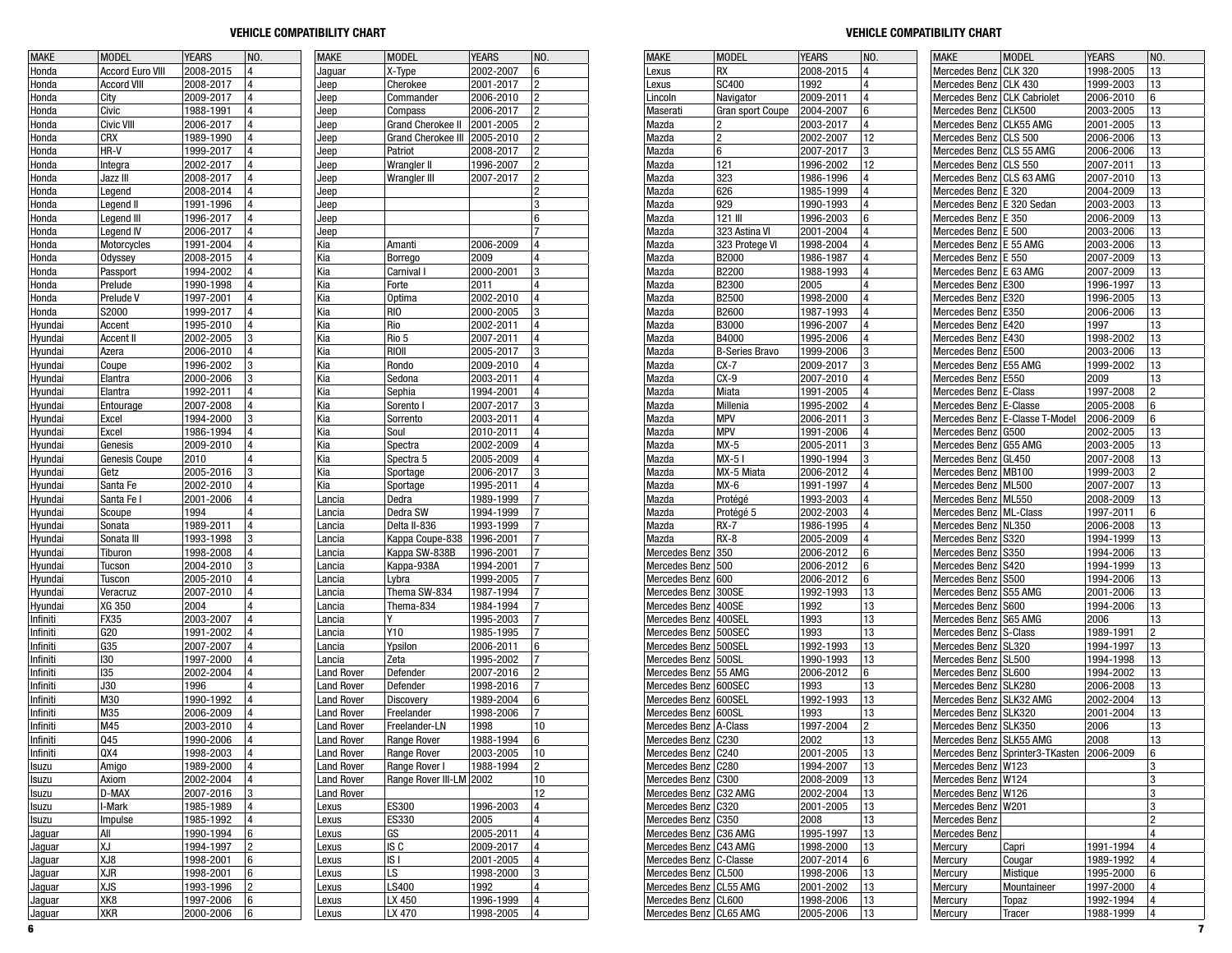| <b>MAKE</b>      | <b>MODEL</b>           | <b>YEARS</b>           | NO.            | <b>MAKE</b>        | <b>MODEL</b>                   | <b>YEARS</b>  | NO.            |
|------------------|------------------------|------------------------|----------------|--------------------|--------------------------------|---------------|----------------|
| Mercury          | V6 Cougar              | 1993-1997              | 4              | Opel               | Astra Coupe G                  | 1999-2005     | 12             |
| Mercury          | Villager               | 1994-2002              | 4              | Opel               | Astra F                        | 1991-1998     | 12             |
| Mini Cooper      | Mini                   | 2004-2006              | 2              | Opel               | Astra G                        | 1998-2005     | 12             |
| Mini Cooper      | S                      | 2002-                  | $\overline{7}$ | Opel               | Astra H                        | 2004-2005     | 12             |
| Mitsubishi       | 3000GT                 | 1992-1996              | 4              | Opel               | Astra Van F                    | 1991-1998     | 12             |
| Mitsubishi       | Challenger I           | 1998-2017              | 3              | Opel               | Astra Van G                    | 1998-2004     | 12             |
| Mitsubishi       | Colt III               | 1986-1990              | $\overline{c}$ | Opel               | Calibra                        | 1989-1998     | 12             |
| Mitsubishi       | Cordia                 | 1986-1988              | 4              | Opel               | Combo Corsa B                  | 1992-2001     | 12             |
| Mitsubishi       | Diamante               | 1992-1995              | 4              | Opel               | Combo Corsa C                  | 2001-2004     | 12             |
| Mitsubishi       | Eclipse                | 1990-1999              | 4              | Opel               | Corsa A                        | 1982-1993     | 12             |
| Mitsubishi       | Galant                 | 1989-1993              | 4              | Opel               | Corsa B                        | 1993-2000     | 12             |
| Mitsubishi       | Galant IV              | 1989-1992              | 2              | Opel               | Corsa C                        | 2000-2006     | 12             |
| Mitsubishi       | L300Express            | 2006-2013              | 3              | Opel               | Corsa Van A                    | 1982-1994     | 12             |
| Mitsubishi       | Lancer                 | 2006-2017              | 3              | Opel               | Corsa Van B                    | 1994-2001     | 12             |
| Mitsubishi       | Magna                  | 1989-1991              | 2              | Opel               | Corsa Van C                    | 2000-2003     | 12             |
| Mitsubishi       | <b>Mighty Max</b>      | 1987-1994              | 4              | Opel               | Frontera A                     | 1991-1998     | 12             |
| Mitsubishi       | Mirage                 | 1985-1992              | 4              | Opel               | Kadett 0                       | 1979-1984     | 12             |
| Mitsubishi       | Montero                | 1989-1998              | 4              | Opel               | Kadett E                       | 1984-1992     | 12             |
| Mitsubishi       | Outlander              | 2003-2011              | 4              | Opel               | Kadett Van E                   | 1984-1992     | 12             |
| Mitsubishi       | Outlander II           | 2007-2012              | 3              | Opel               | Manta A                        | 1974-1975     | 12             |
| Mitsubishi       | <b>Outlander Sport</b> | 2011                   | 4              | Opel               | Manta B                        | 1975-1988     | 12             |
| Mitsubishi       | Pajero                 | 2002-2005              | $\overline{c}$ | Opel               | Meriva                         | 2003-2005     | 12             |
| Mitsubishi       | Pajero IV              | 2009-2017              | 3              | Opel               | Monza                          | 1981-1987     | 12             |
| Mitsubishi       | Precis                 | 1988-1992              | 4              | Opel               | Omega A                        | 1986-1994     | 12             |
| Mitsubishi       | Starion                | 1984-1986              | 4              | Opel               | Omega B                        | 1994-2003     | 12             |
| Mitsubishi       | Tridon                 | 1986-2005              | $\overline{c}$ | Opel               | Senator A                      | 1981-1987     | 12             |
| Mitsubishi       | Triton                 | 1996-2006              | 3              | Opel               | Senator B                      | 1987-1993     | 12             |
| Nissan           | 200SX                  | 1993-1999              | 3              | Opel               | Tigra A                        | 1994-2001     | 12             |
| Nissan           | 200SX                  | 1984-1988              | 4              | Opel               | Tigra B                        | 2004          | 12             |
| Nissan           | 240SX                  | 1990-1994              | 4              | Opel               | Vectra A                       | 1988-1995     | 12             |
| Nissan           | 300ZX                  | 1984-1996              | 4              | Opel               | Vectra B                       | 1995-2003     | 12             |
| Nissan           | 350Z                   | 2003-2017              | 3              | Opel               | Zafira A                       | 1999-2005     | 12             |
| Nissan           | Altima                 | 1993-2006              | 4              | Opel               | Zafira Van                     | 2002-2003     | 12             |
| Nissan           | Axxess                 | 1990                   | 4              | Peugeot            | 206                            | 1999-         | 7              |
| Nissan           | Cube                   | 2009-2010              | 4              | Peugeot            | 307                            | 2004-         | 7              |
| Nissan           | D21                    | 1986-1994              | 4              | Peugeot            | 406                            | 1999-         | 7              |
| Nissan           | Frontier               | 1998-2011              | 4              | Peugeot            | 407                            | 2004-         | 7              |
| Nissan           | Maxima                 | 1995-2000              | 3              | Peugeot            | 807                            | 2004-         | 7              |
| Nissan           | Maxima                 | 1987-2008              | 4              | Peugeot            | <b>205II</b>                   | 1987-1998     | 2              |
| Nissan           | Murano                 | 2003-2007              | 4              | Peugeot            | Boxer Box-230L                 | 1994-2002     | 7              |
| Nissan           | Navara III             | 2003-2016              | 3              | Peugeot            | Boxer Bus-230P                 | 1994-2002     | 7              |
| Nissan           | <b>NX</b>              | 1991-1993              | 4              | Peugeot            | Boxer Platform-ZCT   1994-2002 |               | 7              |
| Nissan           | Pathfinder             | 1987-2004              | 4              | Plymouth           | Colt                           | 1984-1991     | 4              |
| Nissan           | Pathfinder I           | 1986-1995              | 3              | Plymouth           | Laser                          | 1993-1994     | 4              |
| Nissan           | Pulsar                 | 2000-2006              | 3              | Pontiac            | Bonneville                     | 1990-         | 3              |
| Nissan           | Pulsar NX              | 1987-1989              | 4              | Pontiac            | G3                             | 2009-2010     | 6              |
| Nissan           | Pulsar V               | 1991-1995              | 3              | Pontiac            | <b>Grand Am</b>                | 1999-2005     | 6              |
| Nissan           | <b>Pulsar VII</b>      | 2002-2017              | 3              | Pontiac            | <b>Grand Prix</b>              | $-2003$       | 3              |
| Nissan           | Quest                  | 1994-2009              | 4              | Pontiac            | Le Mans                        | 1988-1993     | 6              |
| Nissan           | Rogue                  | 2009-2010              | 4              | Pontiac            | Sunfire                        | 1999-2005     | 6              |
| Nissan           | Sentra                 | 1987-2011              | 4              | Pontiac            | Wave                           | 2005          | 6              |
|                  |                        |                        |                |                    |                                |               |                |
| Nissan           | Skyline                | 1998-2011<br>1987-1992 | 3<br>4         | Pontiac<br>Porsche | Wave 5<br>911                  | 2005<br>1999- | 6<br>6         |
| Nissan<br>Nissan | Stanza<br>Tiida        | 2007-2016              | 3              | Porsche            | 924                            | 1980-1982     |                |
|                  |                        |                        |                |                    |                                | 1991-1995     | 11             |
| Nissan           | Versa                  | 2007-2011              | 4<br>4         | Porsche            | 968                            |               | 2              |
| Nissan           | Xterra                 | 2000-2012              |                | Porsche<br>Porsche | Boxster<br>Boxter              | 1997-1997     | 11             |
| Oldsmobile       | Alero                  | 1999-2004              | 6              |                    |                                | 1997-         | 6              |
| Oldsmobile       | Silhouette             | 1990-                  | 3              | Porsche            | Cayenne                        |               | 9              |
| <b>Opel</b>      | Agila                  | 2000-2008              | 12             | Proton             | Impian Waja                    | 2001-2017     | 3              |
| <b>Opel</b>      | Ascona B               | 1978-1981              | 12             | Renault            | 19                             | 1992-2001     | 7              |
| Opel             | Ascona C               | 1981-1988              | 12             | Renault            | 21                             | 1986-1994     | 7              |
| Opel             | Astra Cabrio F         | 1993-2001              | 12             | Renault            | 25                             | 1984-1993     | 7              |
| <b>Opel</b>      | Astra Cabrio G         | 2001-2005              | 12             | Renault            | All                            | 1985-1987     | 7              |
| <b>Opel</b>      | Astra Classic F        | 1998-2002              | 12             | Renault            | Avantime                       | 2002-         | $\overline{7}$ |

| <b>MAKE</b>    | <b>MODEL</b>           | <b>YEARS</b> | NO. |
|----------------|------------------------|--------------|-----|
| Renault        | Escpace                | 2002-        | 7   |
| Renault        | Espace                 | 1991-1996    | 7   |
| Renault        | Super <sub>5</sub>     | 1984-1996    | 7   |
| Renault        | Trafic                 | 1980-1989    | 7   |
| Renault        | <b>Twingo</b>          | 1993-2016    | 7   |
| Saab           | 900                    | 1994-1998    | 6   |
| Saab           | 900                    | 1978-1994    | 7   |
| Saab           | 9000                   | 1986-1998    | 7   |
| Saab           | 900 II                 | 1993-1998    | 12  |
| Saab           | 9-3                    | 1998-2003    | 6   |
| Saab           | 9-3 Cabriolet          | 1998-2003    | 6   |
| Saab           | $9 - 5$                | 1997-2011    | 6   |
| Saturn         | L100                   | 2001-2002    | 6   |
|                | L200                   | 2001-2003    |     |
| Saturn         |                        |              | 6   |
| Saturn         | L300                   | 2001-2005    | 6   |
| Saturn         | L300-1                 | 2004         | 6   |
| Saturn         | L300-2                 | 2004         | 6   |
| Saturn         | L300-3                 | 2004         | 6   |
| Saturn         | LS                     | 2000         | 6   |
| Saturn         | LS1                    | 2000         | 6   |
| Saturn         | LS2                    | 2000         | 6   |
| Saturn         | LW1                    | 2000         | 6   |
| Saturn         | LW <sub>2</sub>        | 2000         | 6   |
| Saturn         | LW200                  | 2001-2003    | 6   |
| Saturn         | LW300                  | 2001-2003    | 6   |
| Saturn         | SC1                    | 1996-2002    | 6   |
| Saturn         | SC <sub>2</sub>        | 1996-2002    | 6   |
| Saturn         | SL                     | 1996-2002    | 6   |
| Saturn         | SL1                    | 1996-2002    | 6   |
| Saturn         | Vue                    | 2002         | 6   |
| Seat           | Alhambra               | 1996-2010    | 8   |
| Seat           | Altea-5P1              | 2004         | 9   |
|                |                        |              |     |
| Seat           | Arosa                  | 1997-2004    | 8   |
| Seat           | Cordoba Vario          | 1996-2002    | 8   |
| Seat           | Cordoba-6K2            | 1999-2002    | 9   |
| Seat           | Cordoba-6L2            | 2002-2009    | 9   |
| Seat           | Ibiza III-6K1          | 1999-2002    | 9   |
| Seat           | Ibiza IV-6L1           | 2002-2009    | 9   |
| Seat           | Ibiza MK III           | 1999-2002    | 8   |
| Seat           | Ibiza MK IV            | 2002-2009    | 8   |
| Seat           | Inca                   | 1995-2003    | 8   |
| Seat           | Leon                   | 2005-2012    | 8   |
| Seat           | Leon-1M1               | 1999-2006    | 9   |
| Seat           | Toledo                 | 1998-2006    | 8   |
| Skoda          | Fabia                  | 1999-2008    | 8   |
| Skoda          | Fabia                  | 2006         | 9   |
| Skoda          | Fabia 6Y2              | 1992-2008    | 9   |
| Skoda          | Fabia Combi            | 2007         | 9   |
| Skoda          | Fabia Combi-6Y5        | 2000-2007    | 9   |
| Skoda          | Fabia Praktik          | 2001-2007    | 9   |
| Skoda          | Fabia Saloon-6Y3       | 1999-2007    | 9   |
| Skoda          | Favorit                | 1989-1995    | 12  |
|                |                        | 1993-1995    | 12  |
| Skoda<br>Skoda | Favorit Forman         |              | 12  |
|                | Felicia-6UI            | 1994-2000    |     |
| Skoda          | <b>Felicial Fun</b>    | 1997-2002    | 6   |
| Skoda          | Felicial I             | 1998-2001    | 6   |
| Skoda          | Laura-1Z3              | 2004         | 9   |
| Skoda          | Octavia                | 1998-2010    | 8   |
| Skoda          | Octavia 1U2            | 1996-2010    | 9   |
| Skoda          | Octavia Combi-1U5      | 1998-2010    | 9   |
| Skoda          | Octavia Combi-1Z5 2004 |              | 9   |
| Skoda          | Roomster               | 2006-2010    | 6   |
| Skoda          | Roomster-5J            | 2006         | 9   |
| Skoda          | Superb Estate 3T5      | 2009         | 9   |
|                |                        |              |     |

| <b>MAKE</b>   | <b>MODEL</b>           | <b>YEARS</b> | NO. |
|---------------|------------------------|--------------|-----|
| Ssangyong     |                        |              | 12  |
| Sterling      | All                    | 1987-1991    | 7   |
| Subaru        | Baja                   | 2004-2005    | 4   |
|               | <b>Brat</b>            | 1983-1987    | 4   |
| Subaru        |                        |              |     |
| Subaru        | DL                     | 1983-1989    | 4   |
| Subaru        | Forester               | 2008-2017    | 3   |
| Subaru        | Forester               | 1999-2011    | 4   |
| Subaru        | GL                     | 1983-1989    | 4   |
| Subaru        | GL-10                  | 1985-1989    | 4   |
|               |                        | 2008-2017    | 3   |
| Subaru        | Impreza                |              |     |
| Subaru        | Impreza                | 1993-2001    | 4   |
| Subaru        | Justy                  | 1993-1993    | 4   |
| Subaru        | Legacy                 | 1990-2011    | 4   |
| Subaru        | Liberty IV             | 2003-2017    | 3   |
| Subaru        | <b>Liberty IV</b>      | 2003-2017    | 4   |
|               |                        |              |     |
| Subaru        | <b>Liberty Outback</b> | 2000-2003    | 4   |
| Subaru        | Loyale                 | 1990-1992    | 4   |
| Subaru        | <b>Outback</b>         | 2000-2017    | 4   |
| Subaru        | RX                     | 1986         | 4   |
| Subaru        | <b>SVX</b>             | 1994-1997    | 4   |
|               |                        |              | 4   |
| Subaru        | ΧT                     | 1985-1991    |     |
| Suzuki        | Alto                   | 2009-2017    | 4   |
| Suzuki        | Baleno                 | 1995-2002    | 4   |
| Suzuki        | Carry                  | 2000-2017    | 4   |
| Suzuki        | Equator                | 2009-2011    | 4   |
| Suzuki        | Forenza                | 2004-2008    | 6   |
|               |                        |              |     |
| Suzuki        | <b>Grand Vitarall</b>  | 2005-2015    | 4   |
| Suzuki        | Jimny                  | 1998-2017    | 4   |
| Suzuki        | Kizashi                | 2010-2017    | 4   |
| Suzuki        | Liana                  | 2002-2017    | 4   |
| Suzuki        | Reno                   | 2005-2008    | 6   |
|               |                        |              | 4   |
| Suzuki        | Samurai                | 1986         |     |
| Suzuki        | Sidekick               | 1989-1991    | 4   |
| Suzuki        | <b>SuperCarry</b>      | 1985-1999    | 3   |
| Suzuki        | Swif tll               | 1989-2001    | 3   |
| Suzuki        | Swift                  | 1990-1994    | 4   |
| Suzuki        | Swift III              | 2005-2017    | 4   |
|               |                        |              | 6   |
| Suzuki        | Swift+                 | 2004         |     |
| Suzuki        | SX4                    | 2006-2017    | 4   |
| Suzuki        | Verona                 | 2004-2005    | 6   |
| Suzuki        | Vitara                 | 1994-1998    | 4   |
| Suzuki        | Wagon R+               | 1998-2000    | 4   |
|               |                        |              |     |
| Suzuki        | XL-7                   | 2004-2006    | 4   |
| Toyota        | 4Runner                | 1990-1995    | 3   |
| Toyota        | 4Runner                | 1986-1995    | 4   |
| <b>Toyota</b> | Aurion                 | 2006-2011    | 4   |
| Toyota        | Avalon                 | 1995-2004    | 4   |
| Toyota        | Avensis Verso          | 2001-2009    | 4   |
|               |                        |              | 3   |
| Toyota        | Camry                  | 2002-2006    |     |
| Toyota        | Camry                  | 1983-1991    | 4   |
| Toyota        | Camry                  | 2006-2011    | 4   |
| Toyota        | Camry 4cyl             | 1994-1999    | 4   |
| Toyota        | Celica                 | 1983-1989    | 4   |
| Toyota        | Coaster                | 1993-2003    | 4   |
|               |                        |              |     |
| Toyota        | Corolla                | 1983-1992    | 4   |
| Toyota        | Corolla                | 2001-2007    | 4   |
| Toyota        | Corolla Liftback       | 1992-1994    | 3   |
| Toyota        | Cressida               | 1985-1992    | 4   |
| Toyota        | Echo                   | 1999-2005    | 4   |
|               |                        |              |     |
| Toyota        | Hiace                  | 1995-2005    | 3   |
| Toyota        | HiAce III              | 1996-2004    | 3   |
| Toyota        | Hilux                  | 2005-2017    | 4   |
| Toyota        | Hilux II               | 1988-1997    | 3   |
| Toyota        | Hilux VII              | 2005-2017    | 4   |
|               |                        |              |     |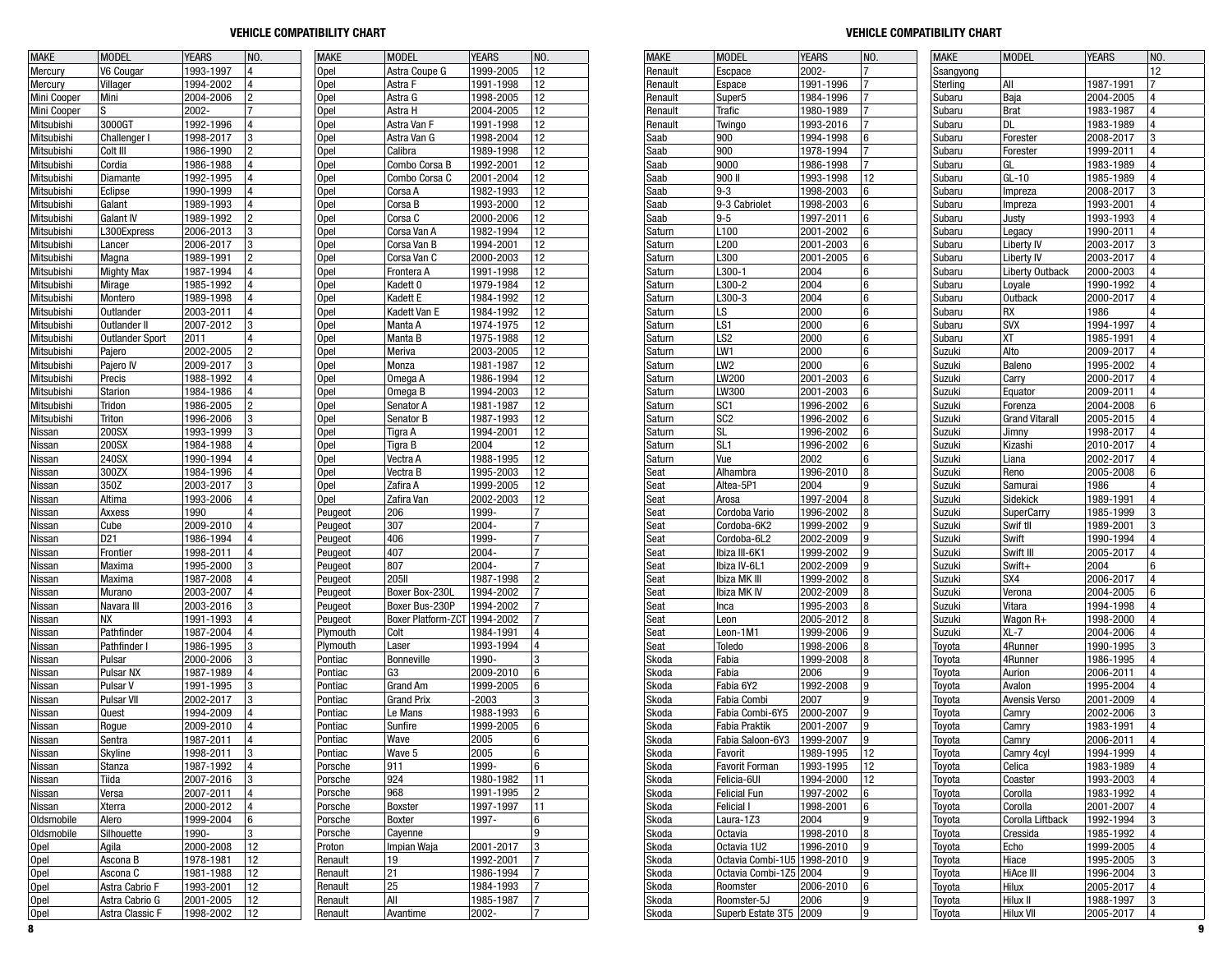| <b>MAKE</b>          | <b>MODEL</b>                 | <b>YEARS</b>           | NO.      | <b>MAKE</b>     | <b>MODEL</b>                           | <b>YEARS</b>           | NO.     |
|----------------------|------------------------------|------------------------|----------|-----------------|----------------------------------------|------------------------|---------|
| Toyota               | Kluger                       | 2003-2007              | 4        | w               | Caddy III Box-2KA,                     | 2004                   | 9       |
| Toyota               | <b>Land Cruiser</b>          | 1990-2016              | 3        |                 | 2KH, 2CA, 2CH                          |                        |         |
| Toyota               | <b>Land Cruiser</b>          | 1993-2007              | 4        | <b>VW</b>       | Caddy III<br>Estate-2KB, 2KJ,          | 2004                   | 9       |
| Toyota               | Land Cruiser 100             | 1998-2007              | 3        |                 | 2CB, 2CJ                               |                        |         |
| Toyota               | Land Cruiser 200             | 2007-2017              | 3        | <b>VW</b>       | СC                                     | 2009-2013              | 9       |
| Toyota               | Land Cruiser Prado 2010-2017 |                        | 4        | VW              | Corrado                                | 1990-1994              | 8       |
| Toyota               | MR <sub>2</sub>              | 1989-1995              | 4        | VW              | Crafter 30-35                          | 2006-2017              | 9       |
| Toyota               | Previa                       | 1991-1997              | 4        | VW              | Crafter 30-35 Bus 2E 2006              |                        | 9       |
| Toyota               | RAV4I<br>RAV4II              | 1994-2000              | 4<br>4   | w               | Crafter 30-50 Box 2E 2006              |                        | 9       |
| Toyota<br>Toyota     | RAV4III                      | 2003-2005<br>2005-2017 | 4        | w               | Crafter 30-50                          | 2007-2012              | 9       |
| Toyota               | Sienna                       | 1998-2006              | 4        |                 | Platform 2F, EOS                       |                        |         |
| Toyota               | Solara                       | 1999-2008              | 4        | VW              | Dasher                                 | 1979-1981              | 11      |
| Toyota               | <b>Starlet</b>               | 1983-1984              | 4        | W<br><b>VW</b>  | E <sub>O</sub> S                       | 2006-2015              | 9       |
| Toyota               | Supra                        | 1987-1990              | 4        | <b>VW</b>       | EOS-1F7, 1F8<br>EuroVan                | 2006<br>1993-2003      | 9<br>8  |
| Toyota               | Supra                        | 1993-2002              | 4        | VW              | Fox                                    | 2005-2017              | 9       |
| Toyota               | T100                         | 1995-1998              | 4        | VW              | Fox                                    | 1987-1993              | 11      |
| Toyota               | Tacoma                       | 1996-2004              | 4        | VW              | Fox-5Z1, 5Z3                           | 2003                   | 9       |
| Toyota               | Tarago III                   | 2005-2017              | 4        | VW              | Gold                                   | 1983-1992              | 11      |
| Toyota               | Tercel                       | 1983-1990              | 4        | w               | Golf                                   | 1990-1999              | 8       |
| Toyota               | Yaris                        | 2005-2017              | 4        | VW              | Golf                                   | 1999-2012              | 9       |
| Vauxhall             | Astra Cabrio III             | 1991-2001              | 12       | <b>VW</b>       | Golf                                   | 1985-1990              | 11      |
| Vauxhall             | Astra Cabrio IV              | 2001-2007              | 12       | <b>VW</b>       | Golf (Female)                          | 1900-1998              | 8       |
| Vauxhall             | Astra I                      | 1979-1984              | 12       | VW              | Golf MK III                            | 1991-2002              | 8       |
| Vauxhall             | Astra II                     | 1984-1991              | 12       | <b>VW</b>       | <b>Golf MK V</b>                       | 2003-2008              | 8       |
| Vauxhall             | Astra III                    | 1991-1998              | 12       | VW              | Golf MK V Hatchback                    | 2003-2008              | 9       |
| Vauxhall             | Astra IV                     | 1998-2005              | 12       | <b>VW</b>       | Golf MK VI                             | 2008-2017              | 9       |
| Vauxhall             | Astra Van III                | 1991-1996              | 12       |                 | Convertible                            |                        |         |
| Vauxhall             | Astra Van IV                 | 1998-2005              | 12       | VW              | Golf MK VI Estate                      | 2008-2017              | 9       |
| Vauxhall             | AstraMax                     | 1985-1991              | 12       | VW              | <b>Golf Plus</b>                       | 2005-2013              | 8       |
| Vauxhall             | Astravan I                   | 1982-1984              | 12       | W               | Golf Plus                              | 2005-2013              | 9       |
| Vauxhall             | Astravan II                  | 1984-1991              | 12       | <b>VW</b>       | Golf Plus-5M1, 521                     | 2005                   | 9       |
| Vauxhall             | Belmont                      | 1986-1991              | 12       | <b>VW</b>       | Golf V Variant 1K5                     | 2007                   | 9       |
| Vauxhall             | <b>Calalier II</b>           | 1981-1988              | 12       | VW              | Golf V-1K1                             | 2003-2009              | 9       |
| Vauxhall<br>Vauxhall | Calibra<br>Carlton           | 1990-1998<br>1983-1994 | 12<br>12 | VW              | GTI                                    | 2006-2013              | 9       |
| Vauxhall             | <b>Cavalier III</b>          | 1988-1995              | 12       | VW<br><b>VW</b> | Jetta                                  | 1990-1999              | 8       |
| Vauxhall             | Combo                        | 1993-2004              | 12       | w               | Jetta<br>Jetta                         | 1997-2012<br>1980-1990 | 9<br>11 |
| Vauxhall             | Combo Crew Van               | 2001-2006              | 12       | W               | Jetta 1 Saloon-1K2                     | 2005-2010              | 9       |
| Vauxhall             | Corsa 1                      | 1993-2000              | 12       | VW              | Jetta MK III                           | 2005-2011              | 9       |
| Vauxhall             | Corsa II                     | 2000-2006              | 12       | W               | Jetta ML IV                            | 2010-2017              | 9       |
| Vauxhall             | Corsa Van I                  | 1993-2001              | 12       | VW              | LT                                     | 1996-2006              | 8       |
| Vauxhall             | Corsa Van II                 | 2001-2006              | 12       | VW              | LT 28-35 II Bus-2DM                    | 1996-2006              | 9       |
| Vauxhall             | Frontera A                   | 1991-1998              | 12       | <b>VW</b>       | LT 28-46 II                            | 1996-2006              | 9       |
| Vauxhall             | Meriva                       | 1982-1993              | 12       |                 | Box-2DX0AE                             |                        |         |
| Vauxhall             | Nova                         | 1982-1993              | 12       | VW              | LT 28-46 II                            | 1996-2006              | 9       |
| Vauxhall             | Nova Van                     | 1990-1993              | 12       |                 | Platform 2DX0FE                        |                        |         |
| Vauxhall             | Omega                        | 1994-2003              | 12       | <b>VW</b>       | Lupo                                   | 1998-2005              | 8       |
| Vauxhall             | Senator                      | 1987-1993              | 12       | VW              | <b>Male Thread</b>                     | 1975-1993              | 11      |
| Vauxhall             | Tigra                        | 1994-2004              | 12       | <b>VW</b>       | <b>Multivan Mk</b><br>V-7HM, 7HN, 7EF, | 2003                   | 9       |
| Vauxhall             | Vectra I                     | 1999-2005              | 12       |                 | 7EM, 7EN                               |                        |         |
| Vau <u>xhaii</u>     | Zatira A                     | 1999-2005              | 12       | $\sqrt{W}$      | New Beetle                             | 1998-2010              | 8       |
| Vauxhall             | Zafira B                     | 2005-2007              | 12       | <b>VW</b>       | New Beetle                             | 1998-2010              | 9       |
| Volvo                | 850                          | 1992-1994              | 7        | WV              | New Beetle                             | 2002-2010              | 9       |
| Volvo                |                              |                        | 7        |                 | Convertible-1Y7                        |                        |         |
| VW                   | 5                            |                        | 8        | <b>VW</b>       | New Beetle-9C1, 1C1                    | 1998                   | 9       |
| VW                   | Beetle                       |                        | 8        | WV              | Passat                                 | 1990-2001              | 8       |
| VW                   | Beetle                       | 1998-2012              | 9        | WV              | Passat                                 | 1998-2014              | 9       |
| VW                   | Bora                         | 1998-2005              | 8        | VW              | Passat 3C2                             | 2005                   | 9       |
| VW                   | Cabrio                       | 1995-2002              | 8        | w               | Passat CC                              | 2008-2012              | 9       |
| VW                   | Cabriolet                    | 1985-1993              | 11       | VW              | Passat Variant 3B6                     | 2000-2005              | 9       |
| <b>VW</b>            | Caddy                        | 1995-2004              | 8        | WV              | Passat Variant 3C5   2005              |                        | 9       |
| <b>VW</b>            | Caddy                        | 2001-2016              | 9        | W               | Passat-3B3                             | 2000-2005              | 9       |
|                      |                              |                        |          | VW              | Polo                                   | 1995-2009              | 8       |

| <b>MAKE</b> | <b>MODEL</b>                                                      | <b>YEARS</b> | NO.            |
|-------------|-------------------------------------------------------------------|--------------|----------------|
| <b>VW</b>   | Polo 6R                                                           | 2009-2010    | 9              |
| <b>VW</b>   | Polo 6R6C                                                         | 2010-2017    | 9              |
| <b>VW</b>   | Polo 9N                                                           | 2001         | 9              |
| <b>VW</b>   | Polo 9N                                                           | 2001-2009    | 9              |
| <b>VW</b>   | Polo Saloon                                                       | 2002         | 9              |
| <b>VW</b>   | Quantum                                                           | 1980-1988    | 11             |
| <b>VW</b>   | R32                                                               | 2008         | 9              |
| <b>VW</b>   | Rabbit                                                            | 2006-2009    | 9              |
| <b>VW</b>   | Rabbit                                                            | 1975-1984    | 11             |
| <b>VW</b>   | <b>Rabbit Convertible</b>                                         | 1980-1984    | 11             |
| <b>VW</b>   | <b>Rabbit Pickup</b>                                              | 1980-1983    | 11             |
| <b>VW</b>   | Scirocco                                                          | 2009-2017    | 9              |
| <b>VW</b>   | Scirocco                                                          | 1975-1988    | 11             |
| <b>VW</b>   | Sharan                                                            | 1995-2010    | 8              |
| <b>VW</b>   | T4                                                                |              | 8              |
| <b>VW</b>   | Tiguan                                                            | 2007-2016    | 6              |
| <b>VW</b>   | Tiguan                                                            | 2009         | 9              |
| <b>VW</b>   | Touareg                                                           | 2004-2017    | 9              |
| <b>VW</b>   | Touran                                                            | 2003-2010    | 9              |
| <b>VW</b>   | Touran-1T1, 1T2.<br>1T <sub>3</sub>                               | 2003         | 9              |
| <b>VW</b>   | Transporter                                                       | 1990-2003    | 8              |
| <b>VW</b>   | Transporter                                                       | 2003-2016    | 9              |
| <b>VW</b>   | <b>Transporter Mk</b><br>V Box-7HA, 7HH,<br>7EA. 7EH              | 2003         | 9              |
| <b>VW</b>   | Transporter Mk V<br>Platform-7JD, 7JE,<br>7JL, 7JY, 7JZ           | 2003         | 9              |
| <b>VW</b>   | Transporter/<br>Caravelle                                         | 2003-2017    | 9              |
| <b>VW</b>   | Transporter/<br>Caravellle Mk V<br>Bus-7HB, 7HJ,<br>7EB, 7EJ, 7EF | 2003         | 9              |
| <b>VW</b>   | Vento                                                             |              | 8              |
| Zastava     | YugoFlorida                                                       | 1988-1995    | $\overline{7}$ |